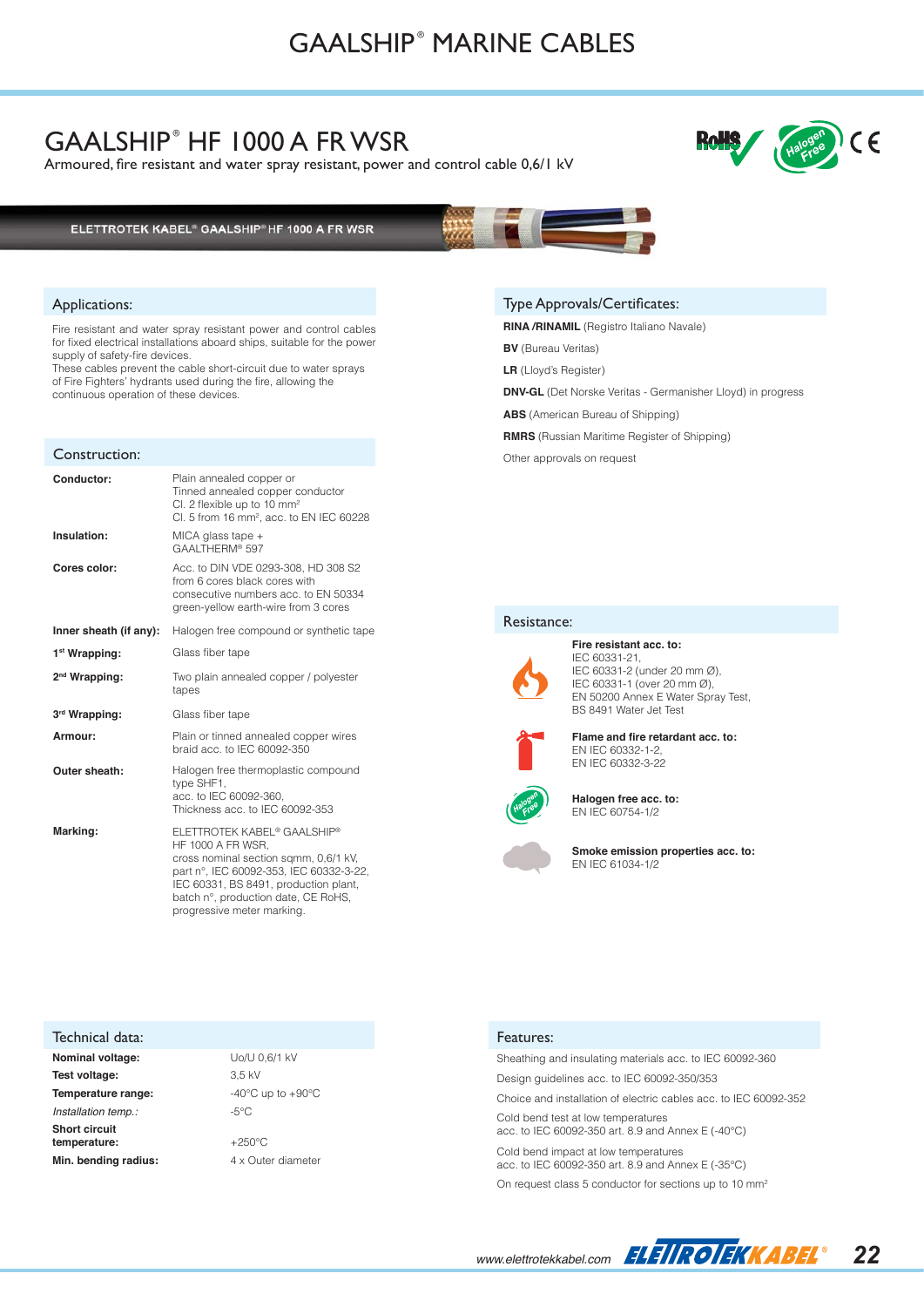# GAALSHIP<sup>®</sup> HF 1000 A FR WSR

Armoured, fire resistant and water spray resistant, power and control cable 0,6/1 kV



ELETTROTEK KABEL® GAALSHIP®HF 1000 A FR WSR

| Part no.                         | No. of cores<br>x cross section<br>$n \times mm^2$ | Outer<br>sheath<br>color | Outer diameter<br>ca.mm |              |              | Cable<br>weight<br>approx. | Max.<br>resistance<br>of conductors | Current<br>rating<br>in open air | Short<br>circuit<br>rating |
|----------------------------------|----------------------------------------------------|--------------------------|-------------------------|--------------|--------------|----------------------------|-------------------------------------|----------------------------------|----------------------------|
|                                  |                                                    |                          | Min.                    | Nom.         | Max.         | kg/km                      | at 20°C<br>(Ohm/km)                 | at 45°C<br>(A)                   | I sec.<br>(kA)             |
| 12111G7L010M60                   | $1 \times 6$                                       | <b>Black</b>             | 8,3                     | 8,7          | 9,5          | 260                        | 3,1                                 | 52                               | 0,85                       |
| 12111G7L010M61                   | $1 \times 10$                                      | <b>Black</b>             | 9,3                     | 9,7          | 10,7         | 310                        | 1,8                                 | 72                               | 1,43                       |
| 12111G7L010M62                   | $1 \times 16$                                      | <b>Black</b>             | 10,5                    | 10,9         | 11,9         | 390                        | 1,2                                 | 96                               | 2,29                       |
| 12111G7L010M63                   | $1 \times 25$                                      | <b>Black</b>             | 12,1                    | 12,6         | 13,8         | 530                        | 0,7                                 | 127                              | 3,57                       |
| 12111G7L010M64                   | $1 \times 35$                                      | Black                    | 13,4                    | 13,9         | 15,2         | 720                        | 0,5                                 | 157                              | 5,00                       |
| 12111G7L010M65                   | $1 \times 50$                                      | <b>Black</b>             | 15,0                    | 15,6         | 17,0         | 960                        | 0,4                                 | 196                              | 7,15                       |
| 12111G7L010M66                   | $1 \times 70$                                      | <b>Black</b>             | 17,3                    | 18,0         | 19,7         | 1240                       | 0,3                                 | 242                              | 10,01                      |
| 12111G7L010M67                   | $1 \times 95$                                      | Black                    | 19,0                    | 19,8         | 21,6         | 1560                       | 0,2                                 | 293                              | 13,59                      |
| 12111G7L010M68                   | $1 \times 120$                                     | <b>Black</b>             | 21,2                    | 22,1         | 23,9         | 1900                       | 0,2                                 | 339                              | 17,16                      |
| 12111G7L010M69                   | $1 \times 150$                                     | Black                    | 23,1                    | 24,1         | 26,0         | 2310                       | 0,1                                 | 389                              | 21,45                      |
| 12111G7L010M70                   | $1 \times 185$                                     | <b>Black</b>             | 25,5                    | 26,5         | 28,7         | 2780                       | 0,1                                 | 444                              | 26,45                      |
| 12111G7L010M71                   | 1 x 240                                            | Black                    | 28,2                    | 29,3         | 31,7         | 3460                       | 0,1                                 | 522                              | 34,32                      |
| 12111G7L010M72                   | $1 \times 300$                                     | Black                    | 31,0                    | 32,3         | 34,6         | 4130                       | 0,1                                 | 601                              | 42,90                      |
| 12111G73020M15                   | $2 \times 1,5$                                     | <b>Black</b>             | 10,2                    | 10,7         | 11,6         | 330                        | 12,1                                | 20                               | 0,21                       |
| 12111G73020M25                   | $2 \times 2,5$                                     | <b>Black</b>             | 11,1                    | 11,6         | 12,6         | 390                        | 7,4                                 | 26                               | 0,36                       |
| 12111GE3020M40                   | $2 \times 4$                                       | Green                    | 12,0                    | 12,6         | 13,7         | 440                        | 4,6                                 | 34                               | 0,57                       |
| 12101GE3020M60                   | $2 \times 6$                                       | Green                    | 13,2                    | 13,8         | 15,0         | 570                        | 3,1                                 | 44                               | 0,85                       |
| 12111G73020M61                   | $2 \times 10$                                      | Black                    | 15,3                    | 15,9         | 17,3         | 810                        | 1,8                                 | 61                               | 1,43                       |
| 12111G73020M62                   | $2 \times 16$                                      | <b>Black</b>             | 17,8                    | 18,5         | 20,2         | 1020                       | 1,2                                 | 82                               | 2,29                       |
| 12111G73020M63                   | $2 \times 25$                                      | Black                    | 21,6                    | 22,5         | 24,3         | 1440                       | 0,7                                 | 108                              | 3,57                       |
| 12111G73020M64                   | $2 \times 35$                                      | <b>Black</b>             | 23,9                    | 24,9         | 26,9         | 1940                       | 0,5                                 | 133                              | 5,00                       |
| 12111G73030M15                   | $3 \times 1,5$                                     | <b>Black</b>             | 10,7                    | 11,2         | 12,2         | 380                        | 12,1                                | 16                               | 0,21                       |
| 12111GE2031M15                   | 3 G 1,5                                            | Green                    | 10,7                    | 11,2         | 12,2         | 380                        | 12,1                                | 20                               | 0,21                       |
| 12111G73030M25                   | $3 \times 2,5$                                     | Black                    | 11,7                    | 12,1         | 13,2         | 450                        | 7,4                                 | 21                               | 0,36                       |
| 12111GE2031M25                   | 3 G 2,5                                            | Green                    | 11,7                    | 12,1         | 13,2         | 450                        | 7,4                                 | 26                               | 0,36                       |
| 12111G73030M40                   | $3 \times 4$                                       | Black                    | 12,9                    | 13,4         | 14,6         | 540                        | 4,6                                 | 28                               | 0,57                       |
| 12111G72031M40                   | 3 G 4                                              | <b>Black</b>             | 12,9                    | 13,4         | 14,6         | 540                        | 4,6                                 | 34                               | 0,57                       |
| 12111G73030M60                   | $3 \times 6$                                       | Black                    | 14,3                    | 14,9         | 16,2         | 720                        | 3,1                                 | 36                               | 0,85                       |
| 12111G72031M60                   | 3 G 6                                              | <b>Black</b>             | 13,9                    | 14,5         | 15,8         | 720                        | 3,1                                 | 44                               | 0,85                       |
| 12111G73030M61                   | $3 \times 10$                                      | Black                    | 16,7                    | 17,4         | 19,0         | 940                        | 1,8                                 | 50                               | 1,43                       |
| 12111G72031M61                   | 3 G 10                                             | <b>Black</b>             | 16,7                    | 17,4         | 19,0         | 940                        | 1,8                                 | 61                               | 1,43                       |
| 12111G73030M62                   | $3 \times 16$                                      | Black                    | 19,0                    | 19,8         | 21,6         | 1230                       | 1,2                                 | 67                               | 2,29                       |
| 12111G72031M62                   | 3 G 16                                             | <b>Black</b>             | 19,0                    | 19,8         | 21,6         | 1230                       | 1,2                                 | 82                               | 2,29                       |
| 12111G73030M63                   | $3 \times 25$                                      | Black                    | 23,1                    | 24,1         | 26,0         | 1740                       | 0,7                                 | 89                               | 3,57                       |
| 12111G73030M64                   | $3 \times 35$                                      | <b>Black</b>             | 25,6                    | 26,6         | 28,8         | 2330                       | 0,5                                 | 110                              | 5,00                       |
| 12111G73030M65                   | $3 \times 50$                                      | Black                    | 29,3                    | 30,5         | 32,6         | 3080                       | 0,4                                 | 137                              | 7,15                       |
| 12111G73030M66                   | $3 \times 70$                                      | <b>Black</b>             | 33,4                    | 34,8         | 37,2         | 4050                       | 0,3                                 | 169                              | 10,01                      |
| 12111G73030M67                   | $3 \times 95$                                      | Black                    | 36,9                    | 38,5         | 41,2         | 5370                       | 0,2                                 | 205                              | 13,59                      |
| 12111G73030M68                   | $3 \times 120$                                     | <b>Black</b>             | 41,4                    | 43,2         | 45,7         | 6700                       | 0,2                                 | 237                              | 17,16                      |
| 12111G73030M69                   | $3 \times 150$                                     | <b>Black</b>             | 45,4                    | 47,3         | 50,2         | 8140                       | 0,1                                 | 272                              | 21,45                      |
| 12111G73030M70                   | $3 \times 185$                                     | <b>Black</b>             | 50,5                    | 52,6         | 55,8         | 10080                      | 0,1                                 | 311                              | 26,45                      |
| 12111G73030M71                   | 3 x 240                                            | <b>Black</b>             | 56,3                    | 58,6         | 62,1         | 12720                      | 0,1                                 | 365                              | 34,32                      |
| 12111GG3040M15                   | $4 \times 1,5$                                     | Orange                   | 11,5                    | 12,0         | 13,1         | 440                        | 12,1                                | 16                               | 0,21                       |
| 12111G73040M15                   | $4 \times 1,5$                                     | Black                    | 11,5                    | 12,0         | 13,1         | 440                        | 12,1                                | 16                               | 0,21                       |
| 12111GE2041M15                   | 4 G 1,5                                            | Green                    | 11,5                    | 12,0         | 13,1         | 440                        | 12,1                                | 16                               | 0,21                       |
| 12111GG3040M25                   | $4 \times 2,5$                                     | Orange                   | 12,6                    | 13,1         | 14,3         | 510                        | 7,4                                 | 21                               | 0,36                       |
| 12111G73040M25                   | $4\times2,5$                                       | <b>Black</b>             | 12,6                    | 13,1         | 14,3         | 510                        | 7,4                                 | 21                               | 0,36                       |
| 12111GE2041M25                   | 4 G 2,5                                            | Green                    | 12,6                    | 13,1         | 14,3         | 510                        | 7,4                                 | 21                               | 0,36                       |
| 12111G73040M40                   | $4 \times 4$                                       | <b>Black</b>             | 13,9                    | 14,5         | 15,8         | 700                        | 4,6                                 | 28                               | 0,57                       |
| 12111G72041M40                   | 4 G 4                                              | Black                    | 13,9                    | 14,5         | 15,8         | 700                        | 4,6                                 | 28                               | 0,57                       |
| 12111G73040M60                   | $4 \times 6$                                       | Black                    | 15,7                    | 16,3         | 17,8         | 840                        | 3,1                                 | 36                               | 0,85                       |
| 12111G72041M60                   | 4 G 6                                              | Black                    | 15,7                    | 16,3         | 17,8         | 840                        | 3,1                                 | 36                               | 0,85                       |
| 12111G73040M61                   | $4 \times 10$                                      | Black                    | 18,2                    | 18,9         | 20,6         | 1110                       | 1,8                                 | 50                               | 1,43                       |
| 12111G72041M61                   | 4 G 10                                             | <b>Black</b>             | 18,2                    | 18,9         | 20,6         | 1110                       | 1,8                                 | 50                               | 1,43                       |
| 12111G73040M62                   | $4 \times 16$                                      | <b>Black</b>             | 21,1                    | 22,0         | 23,7         | 1480                       | 1,2                                 | 67                               | 2,29                       |
| 12111G72041M62                   | 4 G 16                                             | Black                    | 21,1                    | 22,0         | 23,7         | 1480                       | 1,2                                 | 67                               | 2,29                       |
| 12111G73040M63<br>12111G73040M64 | $4 \times 25$<br>$4\times35$                       | <b>Black</b><br>Black    | 25,4<br>28,2            | 26,5<br>29,3 | 28,6<br>31,7 | 2100<br>2790               | 0,7<br>0,5                          | 89<br>110                        | 3,57<br>5,00               |
|                                  |                                                    |                          |                         |              |              |                            |                                     |                                  |                            |



*www.elettrotekkabel.com*